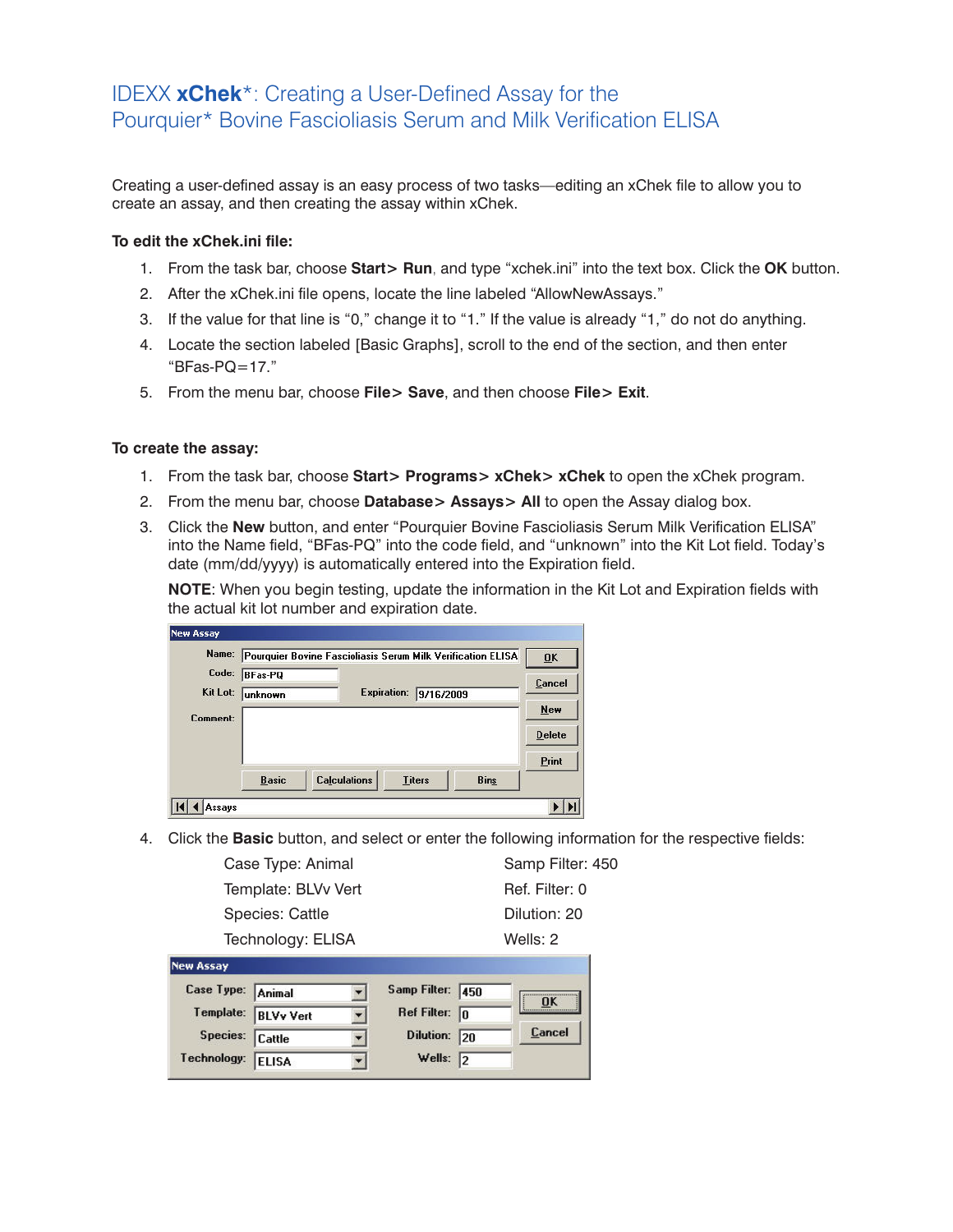- 5. Click **OK** to save the settings.
- 6. Click the **Calculations** button and select or enter the following information:

Formulas:

"S" Part of Ratio: Sample2 - Sample1

"P" Part of Ratio: Positive2 - Positive1

"N" Part of Ratio: None

Blocking Factor: None

First Calculation:

| Variable: S/P         | Variable: None     |
|-----------------------|--------------------|
| Positive Cutoff: 0.31 | Positive Cutoff: 0 |
| Suspect Cutoff: 0.31  | Suspect Cutoff: 0  |
| Comparison: $>=$      | Comparison: None   |

**NOTE:** xChek is unable to support the Value % calculation. Instead, xChek will calculate an S/P value. The cutoff values have been updated to match the new calculation and the interpretation will be the same.

Second Calculation:

| <b>Formulas</b>                                                                            |                       |                                                                                             |                  |
|--------------------------------------------------------------------------------------------|-----------------------|---------------------------------------------------------------------------------------------|------------------|
| "S" Part of Ratio:                                                                         | Sample2 - Sample1     | 0K                                                                                          |                  |
| "P" Part of Ratio:                                                                         | Positive2 - Positive1 |                                                                                             | Cancel           |
| "N" Part of Ratio:                                                                         | <b>None</b>           |                                                                                             | <b>Reset</b>     |
| <b>Blocking Factor:</b>                                                                    | <b>None</b>           |                                                                                             |                  |
| <b>First Calculation</b><br>Variable:<br><b>Positive Cutoff:</b><br><b>Suspect Cutoff:</b> | S/P<br>IN 31<br> 0.31 | <b>Second Calculation</b><br>Variable:<br><b>Positive Cutoff:</b><br><b>Suspect Cutoff:</b> | None<br>In<br>In |

7. Click **OK** to save these settings, and then click the **OK** button to save the assay to the database. You can now test for fascioliasis antibodies using the xChek Assay Management System.

**NOTE:** xChek does not evaluate controls or results for validity when you use a user-defined assay. You must evaluate the results from each assay in accordance with good laboratory practices. To evaluate your assay validity, please refer to the insert provided with the test kit.

## **Setting Up Additional Display Variables**

Only OD values are displayed in the reporting options for this user-defined assay. To set up additional display variables, follow the directions below.

- 1. From the xChek menu bar, choose **Reports> Analyze Cases** to open the Filter Criteria for Analyze dialog box.
- 2. Enter the desired search criteria and click **OK**. The Select Cases for Analyze dialog box appears.